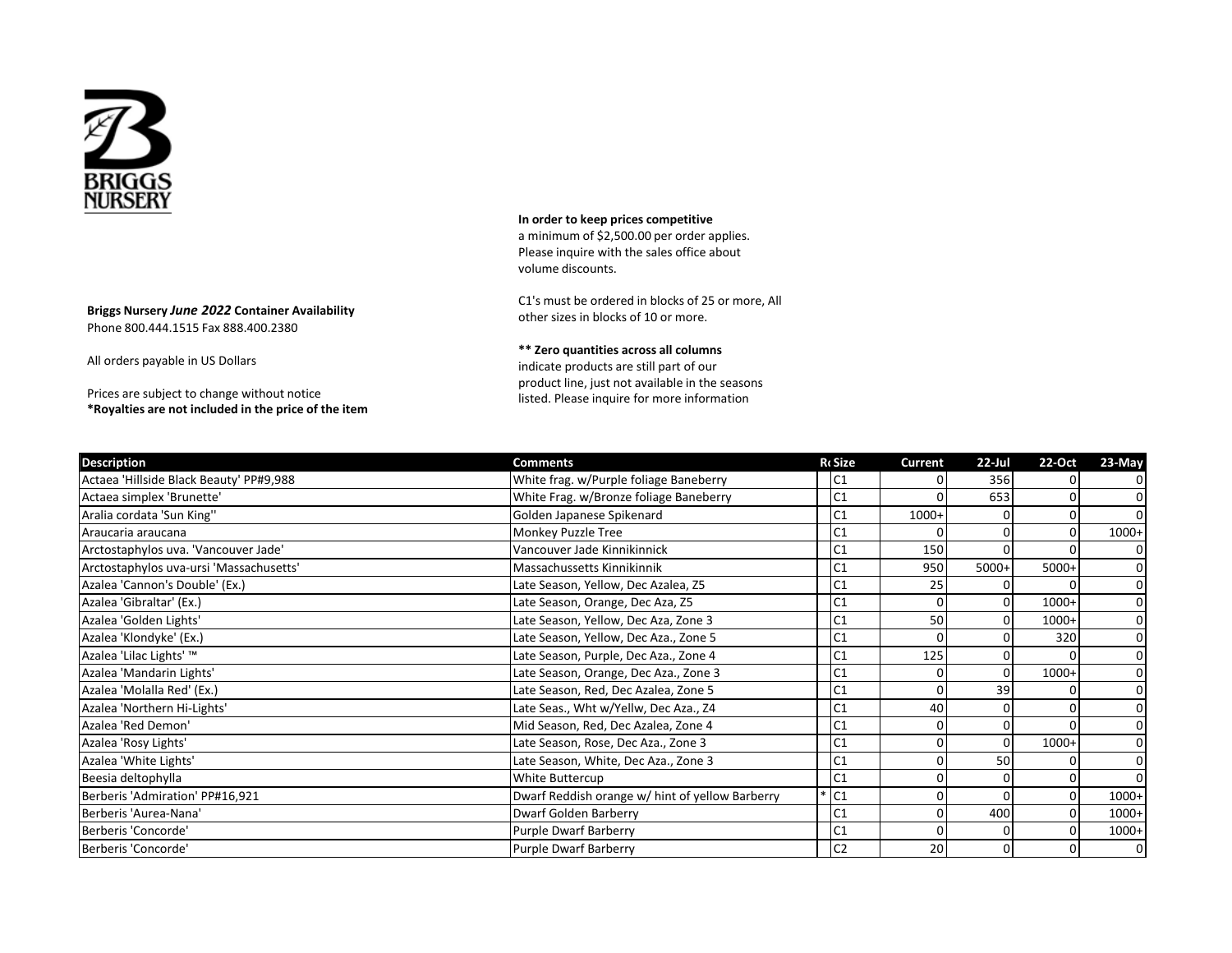| <b>Description</b>                           | <b>Comments</b>                        | <b>RcSize</b>   | <b>Current</b>   | $22$ -Jul      | 22-Oct       | 23-May         |
|----------------------------------------------|----------------------------------------|-----------------|------------------|----------------|--------------|----------------|
| Berberis 'Crimson Pygmy'                     | <b>Dwarf Red Japanese Barberry</b>     | C1              | 75               | $\Omega$       | $\Omega$     | 666            |
| Berberis 'Orange Rocket' PP#18,411           | Upright Orange Japanese Barberry       | C <sub>1</sub>  | 0                | 150            | $\mathbf 0$  | $1000+$        |
| Berberis 'Orange Rocket' PP#18,411           | Upright Orange Japanese Barberry       | $\overline{C2}$ | $\boldsymbol{0}$ | $\mathbf 0$    | $\mathbf 0$  |                |
| Berberis 'Rose Glow'                         | Red w/White Var. Upright Barberry      | C <sub>1</sub>  | $\pmb{0}$        | $\Omega$       | $\Omega$     | 99             |
| Berberis Royal Burgundy ™ 'Gentry'           | Royal Burgundy' Dwarf Red Barberry     | C <sub>1</sub>  | $\mathbf 0$      | 100            | $\Omega$     | $1000+$        |
| Buxus microphylla 'Winter Gem'               | Winter Gem Korean Boxwood              | C <sub>3</sub>  | $\mathbf{0}$     | $\Omega$       | 1000+        | $\Omega$       |
| Buxus microphylla 'Winter Gem'               | Winter Gem Korean Boxwood              | C <sub>5</sub>  | $\mathbf 0$      | $\Omega$       | 280          | $\mathbf 0$    |
| Buxus NewGen Freedom® 'SB300' PP32421        | Buxus NewGen Freedom®                  | C <sub>1</sub>  | $\mathbf 0$      | $\mathbf 0$    | $5000+$      | $\mathbf 0$    |
| Buxus NewGen Independence® 'SB108' PP#28,888 | Buxus NewGen Independence®             | C <sub>1</sub>  | $\mathbf 0$      | $\mathbf{0}$   | $5000+$      | $\overline{0}$ |
| Buxus sempervirens 'Green Gem'               | Green Gem English Boxwood              | C <sub>3</sub>  | $\mathbf 0$      | $\mathbf{0}$   | 1000+        | $\mathbf 0$    |
| <b>Buxus sempervirens 'Green Mountain''</b>  | Green Mountain English Boxwood         | C1              | $\Omega$         | $\Omega$       | $\Omega$     | $\mathbf 0$    |
| <b>Buxus sempervirens 'Green Mountain''</b>  | Green Mountain English Boxwood         | C <sub>2</sub>  | $1000+$          | $1000+$        | $\mathbf 0$  | $\mathbf 0$    |
| Buxus sempervirens 'Green Mountain"          | Green Mountain English Boxwood         | C <sub>3</sub>  | 0                | $\overline{0}$ | 1000+        | $1000+$        |
| Buxus sempervirens 'Green Mountain"          | Green Mountain English Boxwood         | C <sub>5</sub>  | $\Omega$         | $\Omega$       | $\Omega$     | 441            |
| Buxus sempervirens 'Green Velvet'            | Green Velvet English Boxwood           | C1              | 75               | $\Omega$       | $\Omega$     | $\mathbf 0$    |
| Buxus sempervirens 'Green Velvet'            | Green Velvet English Boxwood           | C <sub>2</sub>  | 40               | $\overline{0}$ | $\Omega$     | $\overline{0}$ |
| Buxus sempervirens 'Green Velvet'            | Green Velvet English Boxwood           | $\overline{C3}$ | $\mathbf 0$      | $\mathbf{0}$   | $\Omega$     | 510            |
| Buxus sempervirens 'Green Velvet'            | Green Velvet English Boxwood           | C5              | $\mathbf 0$      | $\mathbf{0}$   | $1000+$      | $\mathbf 0$    |
| Callicarpa bodinieri v. giraldii 'Profusion' | Violet Beautyberry                     | C <sub>2</sub>  | $\pmb{0}$        | 385            | $\Omega$     | $\overline{0}$ |
| Calluna vulgaris 'Blazeaway'                 | Lav., Orange Foliage, Summer Heather   | C <sub>1</sub>  | $\mathbf 0$      | $\Omega$       | 1000+        | $\mathbf 0$    |
| Calluna vulgaris 'Dark Beauty'               | Deep Purple-Red, Summer Heather        | C <sub>1</sub>  | $\pmb{0}$        | $\Omega$       | 366          | $\mathbf 0$    |
| Calluna vulgaris 'Firefly'                   | Mauve, Gldn Yell. Foliage, Summer Hthr | C <sub>1</sub>  | $\mathbf 0$      | $1000+$        | 1000+        | $\mathbf 0$    |
| Calluna vulgaris 'H.E. Beale'                | Shell Pink, Summer Heather             | C <sub>1</sub>  | $\boldsymbol{0}$ | $\mathbf 0$    | 456          | $\mathbf 0$    |
| Calluna vulgaris 'Multicolor'                | Mauve, Gldn-Yell. Foliage, Summer Hthr | C1              | $\mathbf 0$      | $\Omega$       | 39           | $\mathbf 0$    |
| Calluna vulgaris 'Silver Knight'             | Lav., Wooly Gry Foliage, Summer Hthr   | C1              | 167              | $\Omega$       | $\Omega$     | $\pmb{0}$      |
| Calluna vulgaris 'Spring Torch'              | Lav., Orange New Growth, Summer Hthr   | C <sub>1</sub>  | $\mathbf{0}$     | $\mathbf{0}$   | 1000+        | $\mathbf 0$    |
| Calluna vulgaris 'Tib'                       | Lilac, Summer Heather                  | C <sub>1</sub>  | $\mathbf 0$      | $\Omega$       | 566          | $\mathbf 0$    |
| Calluna vulgaris 'Winter Chocolate'          | Lav., Orange Fall Foliage, Summer Hthr | C <sub>1</sub>  | $\mathbf 0$      | $\Omega$       | $\Omega$     | 272            |
| Ceanothus hybr. 'Lemon Ice' PP#20,938        | Variegated California Lilac            | C <sub>3</sub>  | 25               | $\mathbf{0}$   | $\Omega$     | $\mathbf 0$    |
| Choisya ternata                              | Mexican Orange Blossom                 | C <sub>1</sub>  | 100              | $\mathbf{0}$   | 1000+        | $\mathbf 0$    |
| Choisya ternata 'Sundance'                   | <b>Mexican Orange Blossom</b>          | C <sub>1</sub>  | 50               | $\Omega$       | $1000+$      | $\mathbf 0$    |
| Clethra alnifolia 'Sixteen Candles'          | Summersweet                            | C1              | 200              | $\Omega$       | 0            | $\mathbf 0$    |
| Comptonia peregrina (Sweet Fern)             | Sweet Fern                             | C <sub>1</sub>  | $1000+$          | $5000+$        | $\mathbf 0$  | $\mathbf 0$    |
| Cornus alba 'Bailhalo'                       | Ivry Halo Dwrf Sil-leaf Shrub Dogwood  | C <sub>2</sub>  | $\mathbf 0$      | 614            | $\mathbf 0$  | $\mathbf 0$    |
| Cornus alba 'Bud's Yellow'                   | Bud's Yellow Twig Shrub Dogwood        | C <sub>2</sub>  | 185              | $\Omega$       | $\Omega$     | $\mathbf 0$    |
| Cornus alba 'Bud's Yellow'                   | Bud's Yellow Twig Shrub Dogwood        | C <sub>5</sub>  | 172              | $\Omega$       | $\Omega$     | $\mathbf 0$    |
| Cornus canadensis                            | Bunchberry                             | C <sub>1</sub>  | $\Omega$         | $1000+$        | $1000+$      | $\mathbf 0$    |
| Cornus sericea 'Cardinal'                    | Cardinal Red Osier Shrub Dogwood       | C <sub>2</sub>  | 287              | $\Omega$       | $\Omega$     | $\Omega$       |
| Cornus sericea 'Cardinal'                    | Cardinal Red Osier Shrub Dogwood       | C <sub>5</sub>  | 10               | $\mathbf{0}$   | $\mathbf 0$  | $\overline{0}$ |
| Cornus sericea 'Kelseyi'                     | Kelsey Dogwood                         | C <sub>1</sub>  | 50               | $\Omega$       | $\mathbf{0}$ | $\mathbf 0$    |
| Cotinus cog. 'Cotsidh5' PP#30,328 CPBR5837   | VELVETEENY™                            | C <sub>1</sub>  | $1000+$          | $\Omega$       | $\Omega$     | $\mathbf 0$    |
| Cotinus cog. 'Cotsidh5' PP#30,328 CPBR5837   | VELVETEENY™                            | C2              | $\mathbf 0$      | 260            | $\mathbf 0$  | $\mathbf 0$    |
| Cotinus cog. 'Cotsidh5' PP#30,328 CPBR5837   | VELVETEENY™                            | C <sub>5</sub>  | 15               | 63             | 0            | $\mathbf 0$    |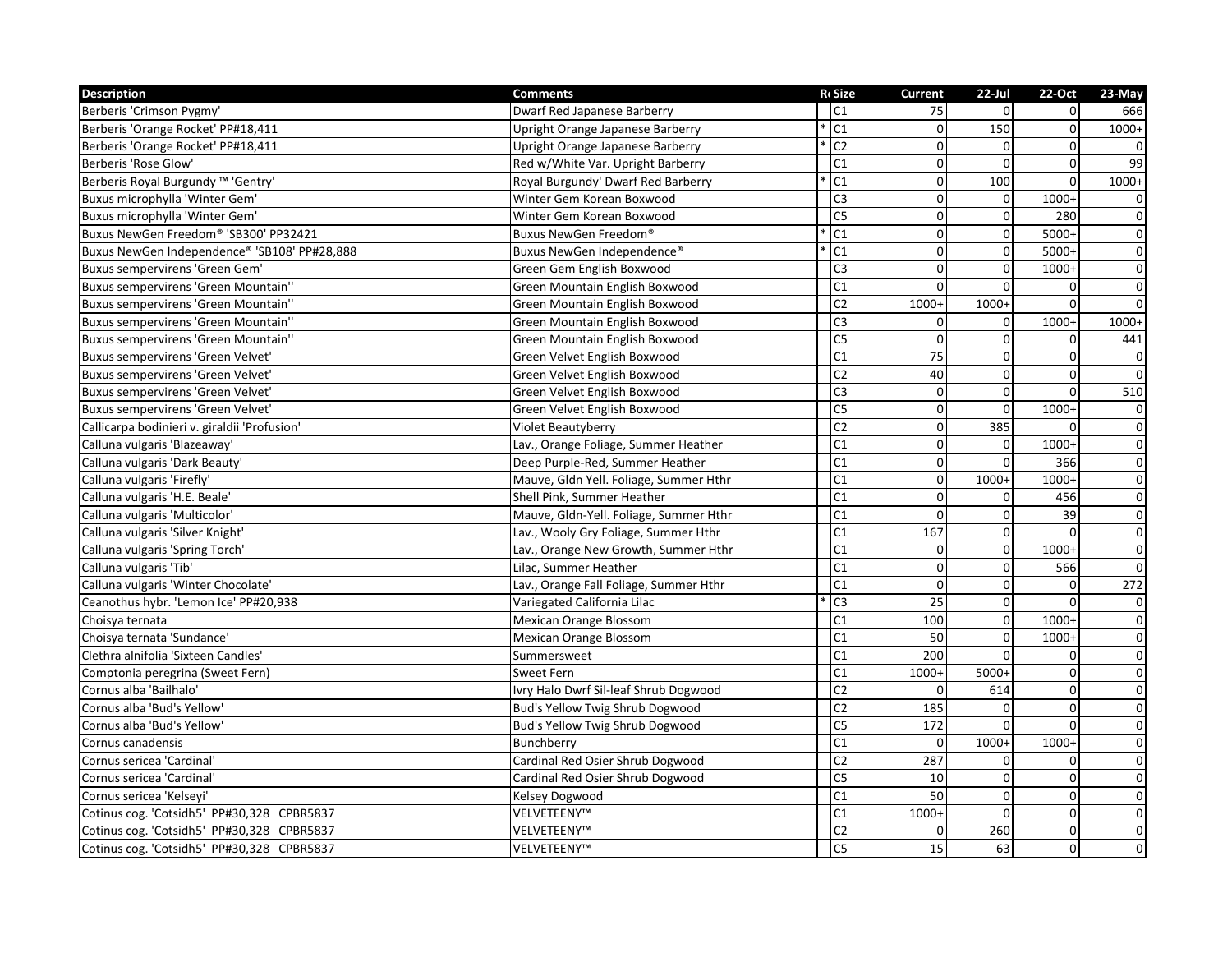| <b>Description</b>                                           | <b>Comments</b>                       | <b>RcSize</b>                     | <b>Current</b>   | $22$ -Jul       | 22-Oct         | 23-May         |
|--------------------------------------------------------------|---------------------------------------|-----------------------------------|------------------|-----------------|----------------|----------------|
| Cotinus cog. 'Golden Spirit' PP#13,082                       | Golden Spirit Yellow Smoke Bush       | $\overline{\cdot}$ C <sub>1</sub> | $\Omega$         | 323             | $1000+$        | $\overline{0}$ |
| Cotinus cog. 'Golden Spirit' PP#13,082                       | Golden Spirit Yellow Smoke Bush       | C <sub>5</sub>                    | 176              | $\Omega$        | $\Omega$       | $\overline{0}$ |
| Cotinus coggygria 'Royal Purple'                             | Royal Purple Smoke Bush               | C1                                | $\overline{0}$   | $1000+$         | $1000+$        | $\overline{0}$ |
| Cotinus coggygria 'Royal Purple'                             | Royal Purple Smoke Bush               | $\overline{C2}$                   | $\mathbf 0$      | 75              | $\Omega$       | $\overline{0}$ |
| Cotinus coggygria 'Young Lady'                               | Young Lady Green Smokebush            | C1                                | 100              | $\Omega$        | $\Omega$       | $\overline{0}$ |
| Daphne odora 'Maejima'                                       | Fragrant Dark Purple, Zone 7          | C <sub>2</sub>                    | $\mathbf 0$      | $\Omega$        | $\mathbf{0}$   | 955            |
| Daphne odora 'Sweet Amethyst' PPAF                           | Fragrant Light Purple, Zone 7         | $\overline{C2}$                   | $\mathbf 0$      | $\Omega$        | $\mathbf{0}$   | 70             |
| Daphne odora x bholua var. 'DapJur01' Perfume Princess™ PPAF | Perfume Princess™ Daphne              | $\overline{C2}$                   | $\mathbf 0$      | $\mathbf{0}$    | $\overline{0}$ | 670            |
| Erica carnea 'Myretoun Ruby'                                 | Ruby Red, Winter Heather              | C1                                | 25               | $\mathbf{0}$    | $\mathbf{0}$   | $\pmb{0}$      |
| Erica carnea 'Springwood Pink'                               | Pink Winter Heather                   | C1                                | 75               | $\mathbf{0}$    | $1000+$        | $\overline{0}$ |
| Erica carnea 'Springwood White'                              | White Winter Heather                  | C1                                | $\mathbf 0$      | 37              | $1000+$        | $\pmb{0}$      |
| Erica carnea 'Tanja'                                         | Pink, Winter Heather                  | C <sub>1</sub>                    | $\boldsymbol{0}$ | 125             | $\mathbf 0$    | $\pmb{0}$      |
| Erica carnea 'Wintersonne'                                   | Pink, Winter Heather                  | C <sub>1</sub>                    | $\mathbf 0$      | 126             | 901            | $\overline{0}$ |
| Erica cinerea 'C.D. Eason'                                   | Magenta Summer Heather                | C <sub>1</sub>                    | 850              | $\Omega$        | $\Omega$       | $\pmb{0}$      |
| Erica x darleyensis 'Kramers Red'                            | Magenta, Winter Heather               | C1                                | 0                | $\Omega$        | $\Omega$       | $\overline{0}$ |
| Erica x darleyensis 'Rubina'                                 | Magenta, Winter Heather               | C1                                | $\overline{0}$   | $\overline{0}$  | $1000+$        | $\overline{0}$ |
| Euonymus alata 'Compacta'                                    | <b>Dwarf Burning Bush</b>             | C <sub>1</sub>                    | $\mathbf 0$      | $1000+$         | 0              | $\overline{0}$ |
| Euonymus fortunei 'Emerald & Gold'                           | Emerald 'n Gold Wintercreeper         | C1                                | 0                | $\Omega$        | 0              | $\overline{0}$ |
| Euonymus jap. 'Lankveld03' PP#24,156                         | Paloma Blanca Euonymus                | C1                                | $\pmb{0}$        | $\Omega$        | $\mathbf{0}$   | $\overline{0}$ |
| Fern Adiantum pedatum (N. Maidenhair Fern)                   | Northern Maidenhair Fern              | C1                                | $\mathbf 0$      | $\Omega$        | $\Omega$       | $\overline{0}$ |
| Fern Adiantum venustum (Himalayan Maidenhair Fern)           | Himalayan Maidenhair Fern             | C <sub>1</sub>                    | $\mathbf 0$      | $\overline{0}$  | $1000+$        | $\pmb{0}$      |
| Fern Asplenium trichomanes (Spleenword Fern)                 | Maidenhair Spleenwort Fern            | C <sub>1</sub>                    | 50               | $\Omega$        | 0              | $\overline{0}$ |
| Fern Athyrium ang. forma rubellum 'Lady in Red'              | Lady in Red Fern                      | C <sub>1</sub>                    | $\mathbf 0$      | $\overline{70}$ | $\mathbf 0$    | $\overline{0}$ |
| Fern Athyrium filix-femina 'Lady Fern'                       | Lady Fern                             | C <sub>1</sub>                    | $\Omega$         | $\Omega$        | $\Omega$       | $\pmb{0}$      |
| Fern Athyrium nipponicum 'Pictum' (Japanese Painted Fern)    | Japanese Painted Fern                 | C1                                | $\mathbf 0$      | $\Omega$        | $\mathbf{0}$   | $\pmb{0}$      |
| Fern Blechnum spicant (Deer Fern)                            | Deer Fern Evergreen                   | C <sub>1</sub>                    | $\mathbf 0$      | $\mathbf 0$     | $\mathbf 0$    | $\overline{0}$ |
| Fern Dennstaedtia punctilobula                               | <b>Eastern Hay Scented Fern</b>       | C <sub>1</sub>                    | 273              | $\Omega$        | $\mathbf 0$    | $\overline{0}$ |
| Fern Dryopteris erythrosora 'Brilliance'™                    | Autumn Fern Brilliance                | C1                                | $\mathbf 0$      | $\Omega$        | $\Omega$       | $\overline{0}$ |
| Fern Matteuccia struthiopteris (Ostrich Fern)                | Ostrich Fern                          | C1                                | $\mathbf 0$      | 200             | 950            | $\overline{0}$ |
| Fern Polystichum munitum (Western Sword Fern)                | Western Sword Fern                    | C1                                | $\Omega$         | $1000+$         | $\mathbf 0$    | $\overline{0}$ |
| Fern Polystichum munitum (Western Sword Fern)                | Western Sword Fern                    | C <sub>2</sub>                    | 100              | $\Omega$        | $\mathbf{0}$   | $\mathbf 0$    |
| Fern Polystichum polyblepharum (Tassel Fern)                 | <b>Tassel Fern</b>                    | C <sub>1</sub>                    | $\Omega$         | $\Omega$        | $\mathbf{0}$   | $\mathbf 0$    |
| Fothergilla gardenii                                         | Dwarf Fothergilla                     | C1                                | 1000+            | $1000+$         | $\mathbf 0$    | $1000+$        |
| Fothergilla gardenii 'Blue Mist'                             | Dwarf Fothergilla                     | C <sub>1</sub>                    | $\Omega$         | $\Omega$        | $\mathbf{0}$   | 0              |
| Fothergilla major 'Mount Airy'                               | Mount Airy Fothergilla                | C1                                | 500              | $1000+$         | $1000+$        | $\pmb{0}$      |
| Fothergilla major 'Mount Airy'                               | Mount Airy Fothergilla                | C <sub>2</sub>                    | 10               | $\mathbf{0}$    | $\mathbf 0$    | $\mathbf 0$    |
| Fothergilla major 'Mount Airy'                               | Mount Airy Fothergilla                | C <sub>3</sub>                    | 161              | $\Omega$        | $\overline{0}$ | $\overline{0}$ |
| Gardenia aug. 'Crown Jewel' PP#19,896                        | Crown Jewel Gardenia                  | C1                                | 90               | $\mathbf{0}$    | 407            | $\pmb{0}$      |
| Gardenia jasminoides 'Kleim's Hardy'                         | White Fragrant, Zone 7                | C1                                | $\overline{25}$  | $\overline{0}$  | $1000+$        | $\overline{0}$ |
| Gaultheria procumbens 'Gaulbri1' PP#30,791 CPBR5838          | Winter Splash™ Variegated Wintergreen | C1                                | 1000+            | $\Omega$        | $\Omega$       | $\pmb{0}$      |
| Gaultheria procumbens 'Gaulsidh5' PP#29,093 CPBR5580         | Cherry Berries® Red Wintergreen       | C1                                | 349              | $\mathbf 0$     | $5000+$        | $\mathbf 0$    |
| Gaultheria procumbens 'Hokutotakaji-001' PP#30,515           | Winter Fiesta™ Blush Wintergreen      | C1                                | 700              | $\overline{0}$  | $1000+$        | $\Omega$       |
| Gaultheria shallon                                           | Salal                                 | $\overline{C1}$                   | $\Omega$         | $\Omega$        | $1000+$        | 10000+         |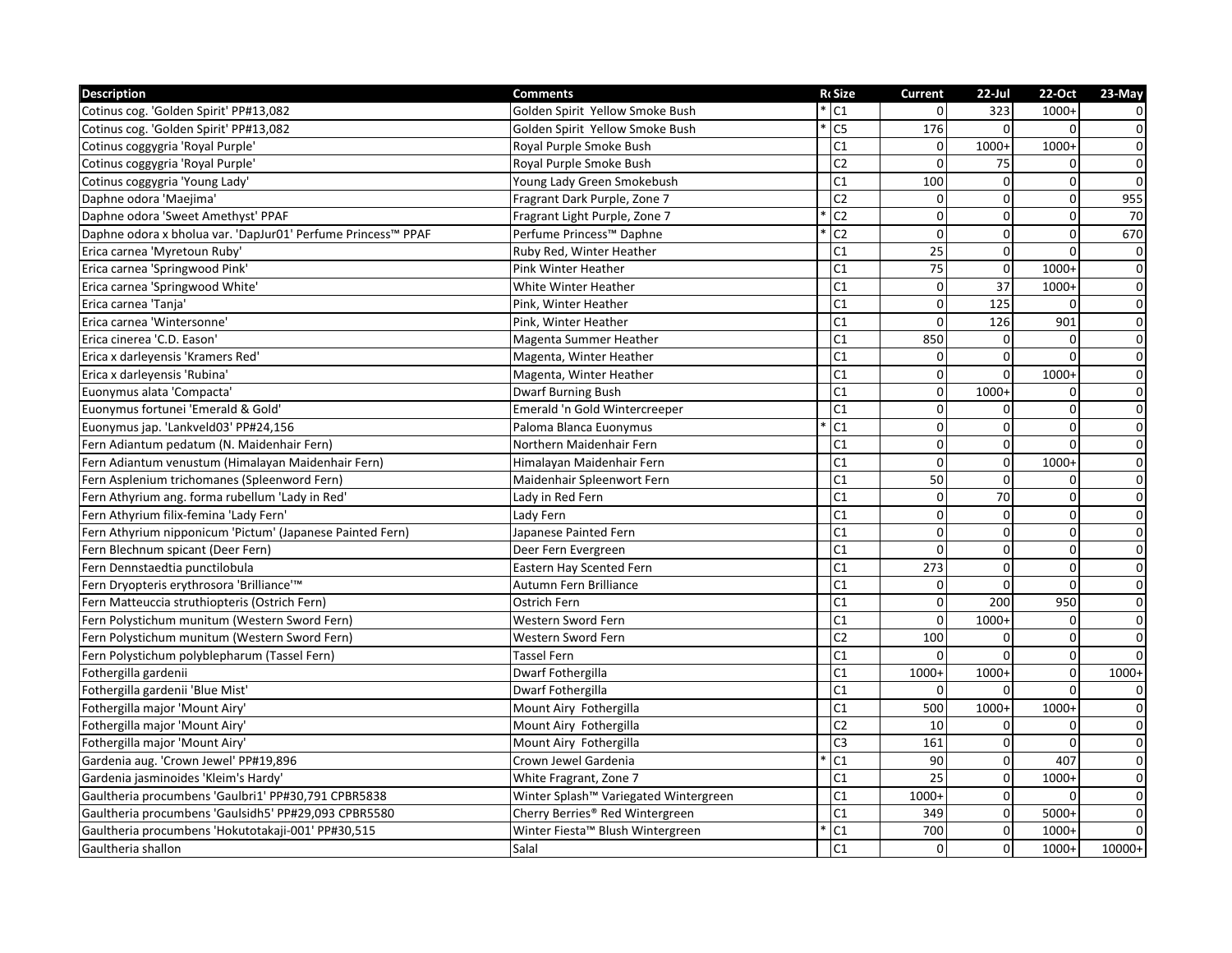| <b>Description</b>                                   | <b>Comments</b>                          | <b>R</b> cSize         | <b>Current</b> | $22$ -Jul      | 22-Oct         | 23-May         |
|------------------------------------------------------|------------------------------------------|------------------------|----------------|----------------|----------------|----------------|
| Gaylussacia brachycera 'Berried Treasure'™           | <b>Box Huckleberry</b>                   | C1                     | $\Omega$       | $\overline{0}$ | $1000+$        | 0              |
| Grass Bouteloua gracilis 'Blonde Ambition' PP#22,048 | <b>Blonde Ambition Blue Grama</b>        | C <sub>1</sub>         | 100            | $\Omega$       | $\Omega$       | $\mathsf 0$    |
| Grass Calamagrostis 'Overdam'                        | Calamogrostis 'Overdam'                  | C1                     | 100            | $\Omega$       | $\Omega$       | $\pmb{0}$      |
| Grass Hakonechloa macra (green)                      | Green Japanese Forest Grass              | C1                     | $\Omega$       | $1000+$        | $\Omega$       | $\overline{0}$ |
| Grass Hakonechloa macra 'Albo-Striata'               | White w/Green Japanese Forest Grass      | C1                     | 641            | $\Omega$       | $\Omega$       | $\overline{0}$ |
| Grass Hakonechloa macra 'All Gold'                   | Golden Japanese Forest Grass             | C1                     | $\mathbf 0$    | $1000+$        | 10000+         | $\overline{0}$ |
| Grass Hakonechloa macra 'All Gold'                   | Golden Japanese Forest Grass             | C <sub>2</sub>         | 20             | $\Omega$       | $\Omega$       | $\pmb{0}$      |
| Grass Hakonechloa macra 'Aureola'                    | Green w/Gold Japanese Forest Grass       | C1                     | $\Omega$       | $\Omega$       | $\Omega$       | $\pmb{0}$      |
| Grass Hakonechloa macra 'Aureola'                    | Green w/Gold Japanese Forest Grass       | C <sub>2</sub>         | 700            | $\mathbf{0}$   | $\mathbf 0$    | $\overline{0}$ |
| Grass Hakonechloa macra 'Beni-kaze'                  | Green w/Red Japanese Forest Grass        | C1                     | 50             | $1000+$        | $1000+$        | $\overline{0}$ |
| Grass Hakonechloa macra 'Hakbri1' USPPAF CPBRAF      | Lemon Zest (TM) Japanese Forest Grass    | C1                     | $\Omega$       | $1000+$        | $\Omega$       | $\overline{0}$ |
| Grass Helictotrichon sempervirens (Blue Oat)         | Blue-gray Clumping Grass, Zone 4         | C1                     | 100            | $\Omega$       | 0              | $\overline{0}$ |
| Grass Helictotrichon sempervirens 'Sapphire'         | Blue Clumping Grass, Zone 4              | C <sub>1</sub>         | 1000+          | $\mathbf 0$    | $\overline{0}$ | $\overline{0}$ |
| Grass Miscanthus sin. 'Morning Light'                | Japanese Silver Grass, Grn w/Crm, Z5     | C <sub>1</sub>         | 179            | $\Omega$       | $\mathbf 0$    | $\overline{0}$ |
| Grass Miscanthus sinensis 'Gold Bar' PP#15,193       | Comp. Porcupine Grass, Grn w/YL, Z5      | C1                     | 666            | $\Omega$       | $\Omega$       | $\overline{0}$ |
| Grass Miscanthus sinensis 'Gracillimus'              | <b>Gracillimus Miscanthus</b>            | C1                     | 100            | $\overline{0}$ | $\mathbf 0$    | $\overline{0}$ |
| Grass Miscanthus sinensis 'Graziella'                | Maiden Grass, Zone 5                     | C1                     | 100            | $\Omega$       | $\Omega$       | $\overline{0}$ |
| Grass Miscanthus sinensis 'Huron Star'               | Maiden Grass, Green w/White, Zone 4      | C1                     | 100            | $\Omega$       | $\Omega$       | $\pmb{0}$      |
| Grass Miscanthus sinensis 'Huron Sunrise'            | Maiden Grass, Zone 4                     | C1                     | 100            | $\Omega$       | $\mathbf 0$    | $\overline{0}$ |
| Grass Miscanthus sinensis 'Silberfeder'              | Silver Feather Maiden Grass, Zone 4      | C <sub>1</sub>         | 100            | $\Omega$       | $\mathbf{0}$   | $\overline{0}$ |
| <b>Grass Miscanthus sinensis 'Strictus'</b>          | Porcupine Grass, Green w/Yellow, Z5      | C <sub>1</sub>         | 100            | $\Omega$       | $\overline{0}$ | $\overline{0}$ |
| Grass Panicum virgatum 'Cape Breeze' PP#24,895       | <b>Green Switch Grass</b>                | C1                     | 100            | $\Omega$       | $\mathbf 0$    | $\overline{0}$ |
| Grass Panicum virgatum 'Heavy Metal'                 | <b>Heavy Metal Switchgrass</b>           | C1                     | 300            | $\mathbf{0}$   | $\mathbf 0$    | $\pmb{0}$      |
| Grass Panicum virgatum 'Hot Rod' PP#26,074           | <b>Blue Green Compact Switch Grass</b>   | C <sub>1</sub>         | 480            | $\Omega$       | $\mathbf 0$    | $\pmb{0}$      |
| Grass Panicum virgatum 'Northwind'                   | Green and Gold Switch Grass              | C <sub>1</sub>         | 100            | $\Omega$       | $\Omega$       | $\overline{0}$ |
| Grass Panicum virgatum 'Shenandoah'                  | <b>Reddish Pink Switch Grass</b>         | C1                     | 100            | $\Omega$       | $\Omega$       | $\overline{0}$ |
| Grass Saccharum ravennae                             | <b>Plume Grass</b>                       | C <sub>1</sub>         | 320            | $\Omega$       | $\mathbf{0}$   | $\overline{0}$ |
| Grass Schizachyrium 'Prarie Blues'                   | Little Bluestem, Zone 3                  | C <sub>1</sub>         | 235            | $\Omega$       | $\mathbf{0}$   | $\overline{0}$ |
| Grass Schizachyrium 'Standing Ovation' PP#25,202     | <b>Ornamental Upright Bluestem Grass</b> | C <sub>1</sub>         | 100            | $\Omega$       | $\mathbf 0$    | $\overline{0}$ |
| Grass Sporobolus heterolepsis                        | <b>Prairie Dropseed Grass</b>            | C1                     | 100            | $\mathbf 0$    | $\mathbf 0$    | $\overline{0}$ |
| Hemerocallis 'Stella d'Oro'                          | Golden Yellow Day Lily                   | C1                     | $1000+$        | $1000+$        | $\mathbf 0$    | $\pmb{0}$      |
| Hibiscus syriacus 'Aphrodite'                        | Single Pink w/Wine Eye Rose of Sharon    | C <sub>2</sub>         | 427            | 215            | $\Omega$       | $\overline{0}$ |
| Hibiscus syriacus 'Aphrodite'                        | Single Pink w/Wine Eye Rose of Sharon    | C <sub>5</sub>         | 250            | $\mathbf{0}$   | $\Omega$       | $\overline{0}$ |
| Hibiscus syriacus 'Blue Bird'                        | Single Blue w/Red Eye Rose of Sharon     | C <sub>2</sub>         | 120            | $\Omega$       | 260            | $\overline{0}$ |
| Hibiscus syriacus 'Blue Bird'                        | Single Blue w/Red Eye Rose of Sharon     | C <sub>5</sub>         | $\Omega$       | 175            | $\Omega$       | $\overline{0}$ |
| Hibiscus syriacus 'Helene'                           | Single White w/Purple Eye Rose of Sharon | C <sub>2</sub>         | 636            | $\Omega$       | $\Omega$       | $\overline{0}$ |
| Hibiscus syriacus 'Helene'                           | Single White w/Purple Eye Rose of Sharon | C5                     | 250            | $\Omega$       | $\mathbf 0$    | $\overline{0}$ |
| Hydrangea macraphylla 'Glowing Embers'               | Red Mophead Hydrangea                    | C5                     | 0              | 130            | $\Omega$       | $\pmb{0}$      |
| Hydrangea macraphylla 'Nikko Blue'                   | <b>Blue Mophead Hydrangea</b>            | $\overline{\text{C5}}$ | $\mathbf 0$    | 14             | $\mathbf 0$    | $\overline{0}$ |
| Hydrangea quercifolia 'Munchkin'                     | Pink Dwarf Oakleaf Hydrangea             | C1                     | $\mathbf 0$    | $\mathbf 0$    | $\mathbf{0}$   | $\overline{0}$ |
| Hydrangea quercifolia 'Pee Wee'                      | White Dwarf Oakleaf Hydrangea            | C <sub>1</sub>         | $\Omega$       | $\Omega$       | $\mathbf 0$    | $\pmb{0}$      |
| Hydrangea quercifolia 'Ruby Slippers'                | Rosy Pink Oakleaf Hydrangea              | C1                     | 250            | $\Omega$       | $\mathbf 0$    | $\pmb{0}$      |
| Hydrangea quercifolia 'Snow Queen'                   | White Oakleaf Hydrangea                  | C <sub>1</sub>         | $\Omega$       | $\overline{0}$ | $\mathbf 0$    | $\mathbf 0$    |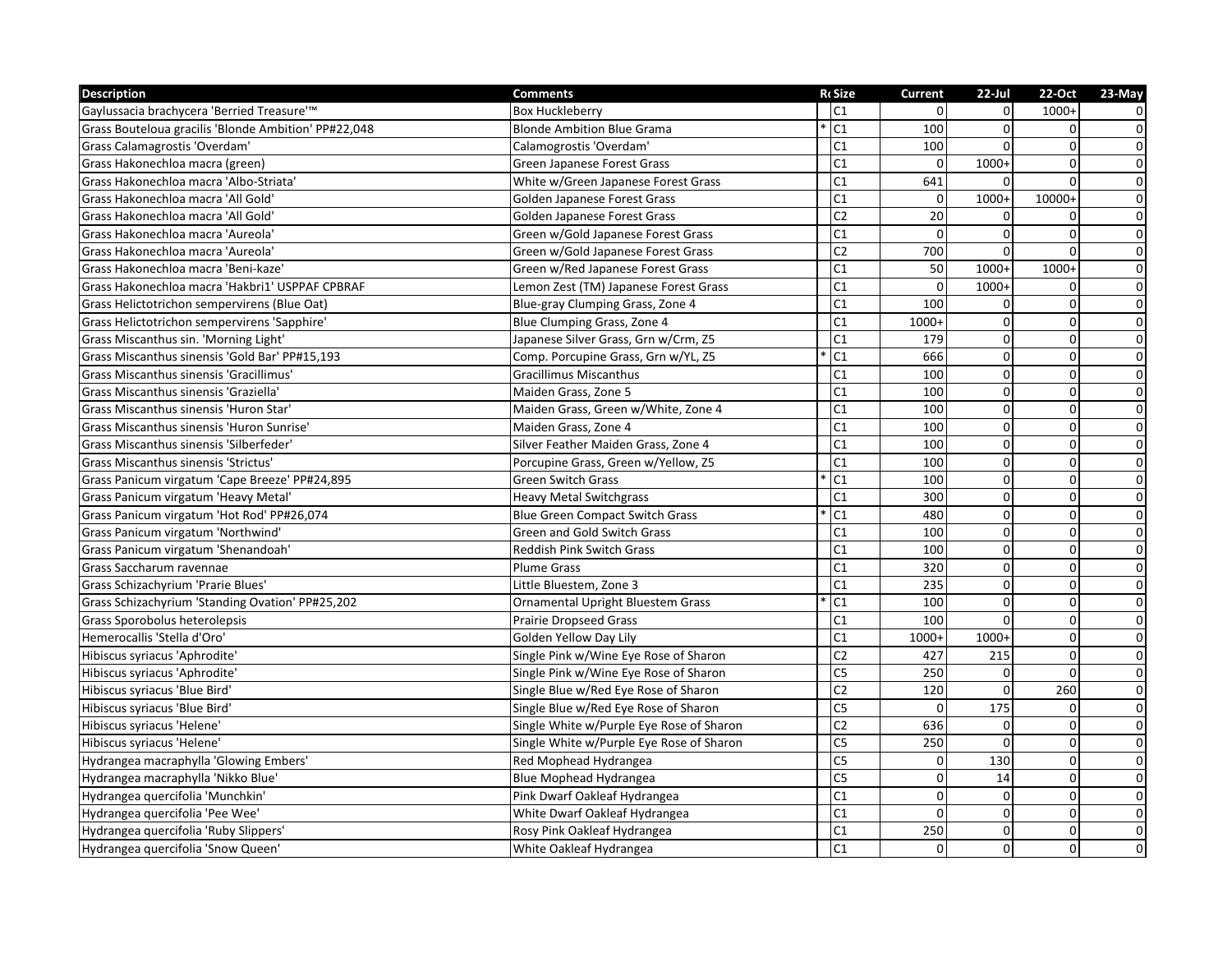| <b>Description</b>                      | <b>Comments</b>                           | <b>R</b> cSize  | <b>Current</b>   | $22$ -Jul      | 22-Oct         | 23-May                  |
|-----------------------------------------|-------------------------------------------|-----------------|------------------|----------------|----------------|-------------------------|
| Hydrangea quercifolia 'Snowflake'       | White Oakleaf Hydrangea                   | C1              | $\Omega$         | $\Omega$       | $\Omega$       | $\overline{0}$          |
| Hydrangea serrata 'Bluebird'            | <b>Blue Serrated Hydrangea</b>            | C <sub>2</sub>  | 102              | $\Omega$       | $\overline{0}$ | $\pmb{0}$               |
| Hydrangea serrata 'Bluebird'            | <b>Blue Serrated Hydrangea</b>            | C <sub>5</sub>  | $\mathbf 0$      | 10             | $\mathbf 0$    | $\overline{0}$          |
| Ilex glabra 'Densa'                     | Densa Inkberry Holly                      | C <sub>2</sub>  | 300              | 100            | $\Omega$       | $\overline{0}$          |
| Juniperus chinensis 'Blue Point'        | <b>Blue Point Juniper</b>                 | C <sub>3</sub>  | $\Omega$         | $\Omega$       | 985            | $\overline{0}$          |
| Juniperus chinensis 'Monlep'            | Juniper Monlep spreading Juniper          | C <sub>3</sub>  | 1000+            | $\overline{0}$ | $1000+$        | $\overline{0}$          |
| Juniperus chinensis 'Old Gold'          | Old Gold Spreading Juniper                | C <sub>3</sub>  | 1000+            | $\Omega$       | 980            | $\mathbf{0}$            |
| Juniperus conferta 'Blue Pacific'       | <b>Blue Pacific Shore Juniper</b>         | C <sub>3</sub>  | 100              | $\Omega$       | $\Omega$       | $\overline{0}$          |
| Juniperus horizontalis 'Wiltonii'       | <b>Blue Rug Spreading Juniper</b>         | C <sub>3</sub>  | $\Omega$         | 462            | $1000+$        | $\overline{0}$          |
| Juniperus scopulorum 'Moonglow'         | Silver/Blue upright Juniper               | C <sub>5</sub>  | 309              | $\Omega$       | $\Omega$       | $\overline{0}$          |
| Juniperus scopulorum 'Wichita Blue'     | <b>Blue Upright Juniper</b>               | C <sub>5</sub>  | $\mathbf 0$      | 85             | $\Omega$       | $\overline{0}$          |
| Juniperus squamata 'Blue Star'          | <b>Blue Star Mounding Juniper</b>         | C <sub>2</sub>  | 100              | $1000+$        | $\mathbf{0}$   | $\overline{0}$          |
| Juniperus squamata 'Blue Star'          | <b>Blue Star Mounding Juniper</b>         | C <sub>3</sub>  | 0                | $\mathbf{0}$   | 975            | $\overline{\mathbf{0}}$ |
| Juniperus virginiana 'Skyrocket'        | Silver/Blue Columnar Juniper              | C <sub>5</sub>  | $\pmb{0}$        | 25             | $\Omega$       | $\mathbf 0$             |
| Leucothoe axillaris                     | Coast Green w/Red Leaf Leucothoe          | C1              | 25               | 200            | $1000+$        | $\overline{\textbf{0}}$ |
| Leucothoe axillaris 'ReJoyce' PP#30,821 | ReJoyce Leucothoe                         | C1              | $\Omega$         | $\overline{0}$ | $\Omega$       | $\overline{0}$          |
| Leucothoe fontanesiana 'Rainbow'        | Rainbow Var. Drooping Leucothoe           | C1              | 100              | $\mathbf{0}$   | $5000+$        | $\overline{0}$          |
| Leucothoe SCARLETTA® 'Zeblid'           | Scarletta Green w/Red Leaf Leucothoe      | C <sub>1</sub>  | 350              | $\mathbf{0}$   | $1000+$        | $\overline{0}$          |
| Lonicera pileata                        | Privet Honeysuckle                        | C <sub>1</sub>  | 100              | $\overline{0}$ | $\mathbf 0$    | $\overline{0}$          |
| Lonicera pileata                        | Privet Honeysuckle                        | C <sub>2</sub>  | 100              | $\Omega$       | $\mathbf{0}$   | $\overline{0}$          |
| Lycium barbarum                         | Goji Berry                                | C1              | 150              | $\Omega$       | $\Omega$       | $\overline{0}$          |
| Magnolia gra. 'Bracken's Brown Beauty'  | Southern Magnolia, Cream, Zone 5b         | C <sub>2</sub>  | 0                | 100            | $\mathbf 0$    | $\overline{0}$          |
| Magnolia gra. 'Bracken's Brown Beauty'  | Southern Magnolia, Cream, Zone 5b         | C <sub>7</sub>  | $\mathbf 0$      | 80             | $\mathbf{0}$   | $\overline{0}$          |
| Magnolia grandiflora 'D.D. Blanchard'   | Southern Magnolia, White, Zone 7          | C <sub>2</sub>  | 100              | $\Omega$       | 195            | $\pmb{0}$               |
| Magnolia grandiflora 'D.D. Blanchard'   | Southern Magnolia, White, Zone 7          | $\overline{C}$  | $\mathbf 0$      | 265            | $\Omega$       | $\overline{0}$          |
| Magnolia grandiflora 'Edith Bogue'      | Southern Magnolia, White, Zone 6          | C <sub>2</sub>  | $\mathbf 0$      | $\Omega$       | $\Omega$       | $\overline{0}$          |
| Magnolia grandiflora 'Edith Bogue'      | Southern Magnolia, White, Zone 6          | C <sub>7</sub>  | $\mathbf 0$      | 45             | $\mathbf 0$    | $\overline{0}$          |
| Magnolia grandiflora 'Victoria'         | Southern Magnolia, White, Zone 7          | $\overline{C2}$ | $\boldsymbol{0}$ | 104            | $\mathbf 0$    | $\overline{0}$          |
| Magnolia grandifolia 'Kay Parris'       | Compact Magnolia, White, Zone 6           | C <sub>2</sub>  | $\pmb{0}$        | $\Omega$       | $\mathbf{0}$   | $\overline{0}$          |
| Magnolia grandifolia 'Kay Parris'       | Compact Magnolia, White, Zone 6           | C7              | $\mathbf 0$      | 195            | $\overline{0}$ | $\overline{0}$          |
| Magnolia hybrid 'Genie' PP#20,748       | Magnolia soulangeana x lilliflora 'Genie' | C <sub>2</sub>  | $\mathbf 0$      | $\Omega$       | $\Omega$       | $\pmb{0}$               |
| Magnolia hybrid 'Genie' PP#20,748       | Magnolia soulangeana x lilliflora 'Genie' | C <sub>7</sub>  | $\mathbf 0$      | 160            | $\mathbf 0$    | $\mathbf{0}$            |
| Mahonia aquifolium                      | Oregon Grape Holly                        | C <sub>1</sub>  | 456              | $1000+$        | $\Omega$       | $\overline{0}$          |
| Mahonia aquifolium                      | Oregon Grape Holly                        | C <sub>3</sub>  | $\boldsymbol{0}$ | $\Omega$       | 682            | $\mathbf 0$             |
| Mahonia nervosa                         | Dwarf Oregon Grape/Longleaf Holly         | $\overline{C1}$ | $\Omega$         | 156            | $\Omega$       | $\overline{0}$          |
| Mahonia repens (Creeping Mahonia)       | Creeping Oregon Grape                     | C1              | $\mathbf 0$      | $\Omega$       | $\Omega$       | $\mathbf 0$             |
| Nandina domestica 'Firepower'           | Fire Power Heavenly Bamboo                | C1              | $\mathbf 0$      | $\Omega$       | $\Omega$       | $\overline{375}$        |
| Nandina domestica 'Firepower'           | Fire Power Heavenly Bamboo                | $\overline{C2}$ | $\mathbf 0$      | 116            | 960            | $\Omega$                |
| Nandina domestica 'Gulfstream'          | Intense Winter Color Heavenly Bamboo      | C1              | $\pmb{0}$        | $\Omega$       | $\Omega$       | $1000+$                 |
| Nandina domestica 'Gulfstream'          | Intense Winter Color Heavenly Bamboo      | $\overline{C2}$ | $\mathbf 0$      | 350            | $1000+$        | $\Omega$                |
| Nandina domestica 'Harbour Dwarf'       | Brnz Fall Color Dwarf Heavenly Bamboo     | C <sub>1</sub>  | $\mathbf 0$      | $\Omega$       | $\Omega$       | 409                     |
| Nandina domestica 'Harbour Dwarf'       | Brnz Fall Color Dwarf Heavenly Bamboo     | C <sub>2</sub>  | $\mathbf 0$      | $\overline{0}$ | 230            | $\pmb{0}$               |
| Nandina domestica 'NanSid11'            | Goldstream™ Heavenly Bamboo USPPAF CPBRAF | C <sub>2</sub>  | 100              | $\overline{0}$ | $\mathbf{0}$   | $\overline{0}$          |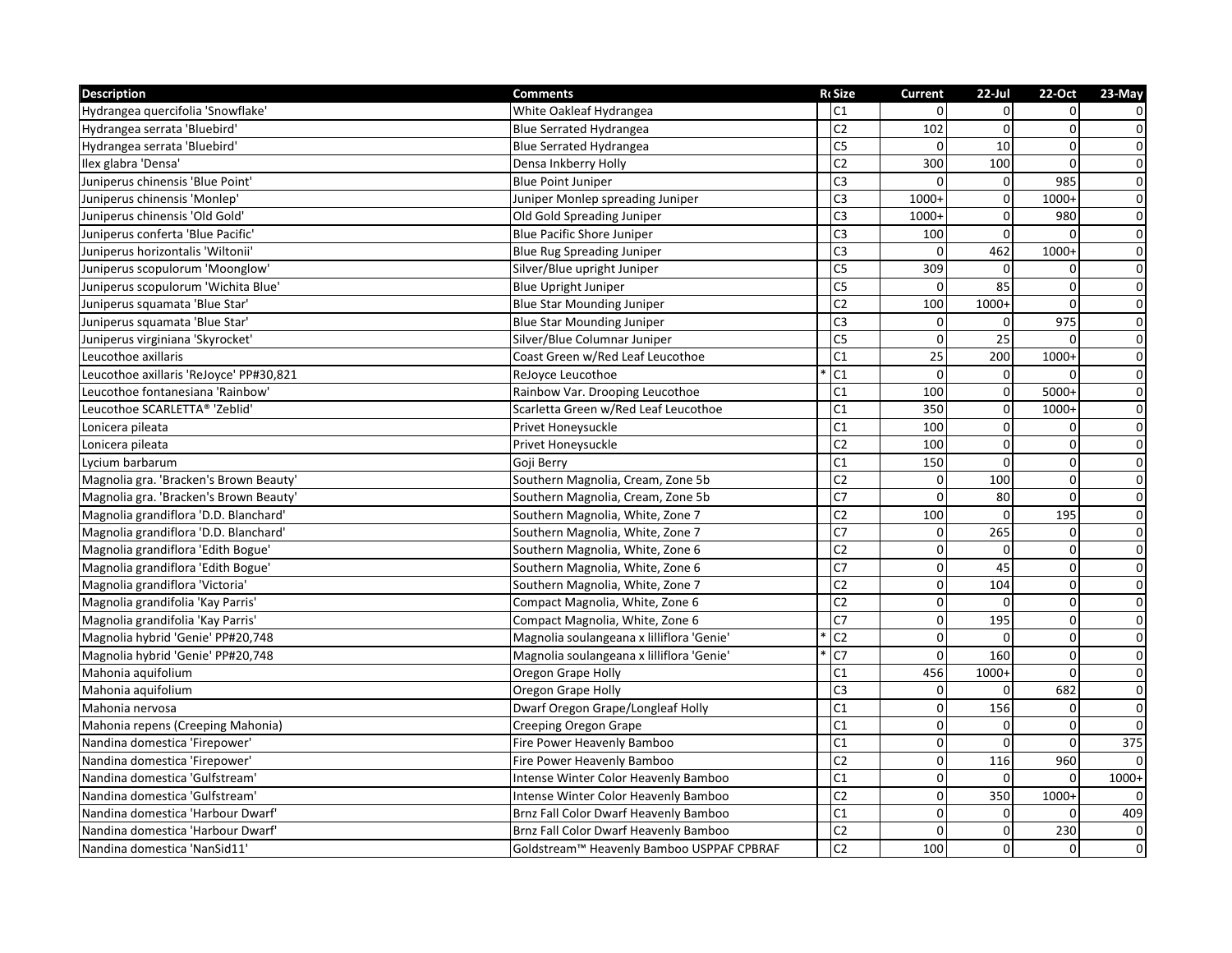| <b>Description</b>                               | <b>Comments</b>                           | <b>R</b> cSize  | Current         | $22$ -Jul    | 22-Oct         | 23-May         |
|--------------------------------------------------|-------------------------------------------|-----------------|-----------------|--------------|----------------|----------------|
| Nandina 'NanSid6' PP#29,798 CPBR 5578            | BONFIRE™ Heavenly Bamboo CPBRAF           | C <sub>1</sub>  | $\Omega$        | $\Omega$     | $\Omega$       | 0              |
| Nandina 'NanSid6' PP#29,798 CPBR 5578            | BONFIRE™ Heavenly Bamboo CPBRAF           | C <sub>2</sub>  | $\mathbf 0$     | $\Omega$     | 470            | $\mathbf 0$    |
| Osmanthus heterophyllus 'Goshiki'                | Variegated False Holly                    | C1              | $\mathbf 0$     | $\mathbf{0}$ | $\mathbf 0$    | $1000+$        |
| Pachysandra procumbens                           | Allegheny spurge                          | C <sub>1</sub>  | 150             | $\Omega$     | $\Omega$       | $\overline{0}$ |
| Phormium 'Apricot Queen'                         | Yellow w/Green New Zealand Flax           | $\overline{C}$  | 10              | $\Omega$     | $\Omega$       | $\overline{0}$ |
| Phormium 'Sundowner'                             | Pink w/Bronze New Zealand Flax            | C <sub>5</sub>  | 10              | $\Omega$     | $\Omega$       | $\overline{0}$ |
| Physocarpus op. 'Jefroy' Royal Jubillee™         | Royal Jubilee™ Ninebark                   | C2              | $\Omega$        | 807          | $\mathbf{0}$   | $\overline{0}$ |
| Physocarpus opulifolius 'Diabolo'                | Diabolo Purple Leaf Compact Ninebark      | C <sub>2</sub>  | 132             | $\mathbf{0}$ | $\overline{0}$ | $\pmb{0}$      |
| Physocarpus opulifolius 'Nugget'                 | Golden Leaf Ninebark                      | C <sub>5</sub>  | 238             | $\Omega$     | $\mathbf{0}$   | $\overline{0}$ |
| Picea abies 'Nidiformis'                         | <b>Bird's Nest Spruce</b>                 | C <sub>1</sub>  | $5000+$         | $\Omega$     | $\mathbf{0}$   | $\mathbf 0$    |
| Picea abies 'Nidiformis'                         | <b>Bird's Nest Spruce</b>                 | C <sub>3</sub>  | 10              | $\mathbf{0}$ | $\Omega$       | $\pmb{0}$      |
| Pieris japonica 'Dorothy Wycoff'                 | Pink/white Japanese Andromeda             | C1              | 75              | $\Omega$     | 23             | $\pmb{0}$      |
| Pieris japonica 'Historyland Supreme'            | White Japanese Andromeda                  | C <sub>1</sub>  | $\Omega$        | $\Omega$     | 9              | $\overline{0}$ |
| Pieris japonica 'Katsura' PP#15,452              | Red Japanese Andromeda                    | C <sub>1</sub>  | 50              | $\Omega$     | $1000+$        | $\overline{0}$ |
| Pieris japonica 'Mountain Fire'                  | White Japanese Andromeda                  | C1              | $\overline{75}$ | $\mathbf 0$  | $5000+$        | $\overline{0}$ |
| Pieris japonica 'Purity'                         | <b>Purity Pieris</b>                      | C1              | $\Omega$        | $\Omega$     | $\Omega$       | $\Omega$       |
| Pieris japonica var. yak. 'Cavatine'             | White Japanese Andromeda                  | C1              | $\Omega$        | $\Omega$     | $\mathbf{0}$   | $1000+$        |
| Pinus mugo 'Pumilio'                             | <b>Shrubby Swiss Mountain Pine</b>        | C1              | 10000+          | 5000+        | 0              | 0              |
| Pinus mugo 'Pumilio'                             | Shrubby Swiss Mountain Pine               | C <sub>2</sub>  | 40              | $\Omega$     | $\mathbf{0}$   | $\overline{0}$ |
| Pinus mugo 'Pumilio'                             | Shrubby Swiss Mountain Pine               | C <sub>3</sub>  | $\mathbf 0$     | $\mathbf 0$  | 354            | $\Omega$       |
| Polygonatum odoratum 'Variegatum'                | Solomon's Seal Plant                      | C <sub>1</sub>  | $\Omega$        | $\Omega$     | $\Omega$       | $1000+$        |
| Potentilla fruticosa 'Fargo'                     | Yellow Shrubby Cinguefoil                 | C <sub>5</sub>  | $\Omega$        | 10           | $\Omega$       | $\overline{0}$ |
| Potentilla fruticosa 'Gold Finger'               | Yellow Shrubby Cinquefoil                 | $\overline{C2}$ | 39              | $\mathbf 0$  | $\mathbf{0}$   | $\mathbf 0$    |
| Potentilla fruticosa 'Gold Finger'               | Yellow Shrubby Cinquefoil                 | C <sub>5</sub>  | 312             | $\Omega$     | $\mathbf 0$    | $\pmb{0}$      |
| Potentilla fruticosa 'Pink Beauty' PP#9,874      | Pink Shrubby Cinquefoil                   | C <sub>2</sub>  | 271             | $\Omega$     | $\Omega$       | $\mathbf 0$    |
| Potentilla fruticosa 'Pink Beauty' PP#9,874      | Pink Shrubby Cinquefoil                   | C <sub>5</sub>  | 227             | $\mathbf{0}$ | $\mathbf{0}$   | $\overline{0}$ |
| Potentilla fruticosa 'UMan' PP#12,258            | Mango Tango' (tm) Orange w/Red Cinquefoil | C <sub>2</sub>  | 202             | $\Omega$     | 0              | $\pmb{0}$      |
| Potentilla fruticosa 'UMan' PP#12,258            | Mango Tango' (tm) Orange w/Red Cinquefoil | $\overline{C}$  | 175             | $\Omega$     | $\Omega$       | $\pmb{0}$      |
| Ribes sanguineum 'King Edward VII'               | <b>Red Flowering Currant</b>              | C <sub>2</sub>  | 0               | $\Omega$     | $1000+$        | $\overline{0}$ |
| Ribes sanguineum 'King Edward VII'               | <b>Red Flowering Currant</b>              | C <sub>3</sub>  | $\mathbf 0$     | $\Omega$     | 475            | $\overline{0}$ |
| Sarcococca hum. 'Sarsid1' PP#19,942 CPBR 3496    | Frag. Valley Himalayan Sweet Boxwood      | C <sub>1</sub>  | $\mathbf{0}$    | $\Omega$     | $\Omega$       | $\overline{0}$ |
| Sarcococca humilis 'Sarsid2' PP#19,951 CPBR 3497 | Frag. Mtn. Himalayan Sweet Boxwood        | C <sub>1</sub>  | $\mathbf 0$     | $1000+$      | $\mathbf 0$    | $\pmb{0}$      |
| Sarcococca ruscifolia                            | Fragrant Himalayan Sweet Boxwood          | C <sub>1</sub>  | 100             | 1000+        | $\mathbf{0}$   | $\overline{0}$ |
| Sarcococca ruscifolia                            | Fragrant Himalayan Sweet Boxwood          | C <sub>2</sub>  | $\Omega$        | $\Omega$     | 970            | $\overline{0}$ |
| Spiraea bumalda 'Dart's Red'                     | Bluish Green Leaf Spirea                  | C <sub>5</sub>  | 142             | $\Omega$     | $\Omega$       | $\pmb{0}$      |
| Spiraea bumalda 'Firelight'                      | Golden Bronze Leaf Spirea                 | C <sub>5</sub>  | 169             | $\mathbf{0}$ | $\Omega$       | $\pmb{0}$      |
| Spiraea bumalda 'Gold Mound'                     | Dwarf Gold Leaf Spirea                    | C <sub>5</sub>  | $\Omega$        | 10           | $\Omega$       | $\pmb{0}$      |
| Spiraea japonica 'Little Princess'               | Mint Green Leaf Spirea                    | C <sub>5</sub>  | 70              | $\Omega$     | $\mathbf{0}$   | $\mathbf 0$    |
| Thuja occidentalis 'Smaragd'                     | <b>Emerald Green Cedar</b>                | C1              | $1000+$         | $\Omega$     | $\mathbf{0}$   | $\overline{0}$ |
| Thuja occidentalis 'Smaragd'                     | <b>Emerald Green Cedar</b>                | C <sub>2</sub>  | $1000+$         | 10000+       | $\Omega$       | $\overline{0}$ |
| Thuja occidentalis 'Smaragd'                     | <b>Emerald Green Cedar</b>                | C <sub>5</sub>  | $\mathbf 0$     | $\Omega$     | $5000+$        | $\pmb{0}$      |
| Thuja occidentalis 'Smaragd'                     | <b>Emerald Green Cedar</b>                | C <sub>7</sub>  | $\mathbf 0$     | $5000+$      | $\Omega$       | $\pmb{0}$      |
| Vaccinium angustifolium                          | Lowbush Blueberry                         | C1              | $\overline{0}$  | 146          | $5000+$        | $\pmb{0}$      |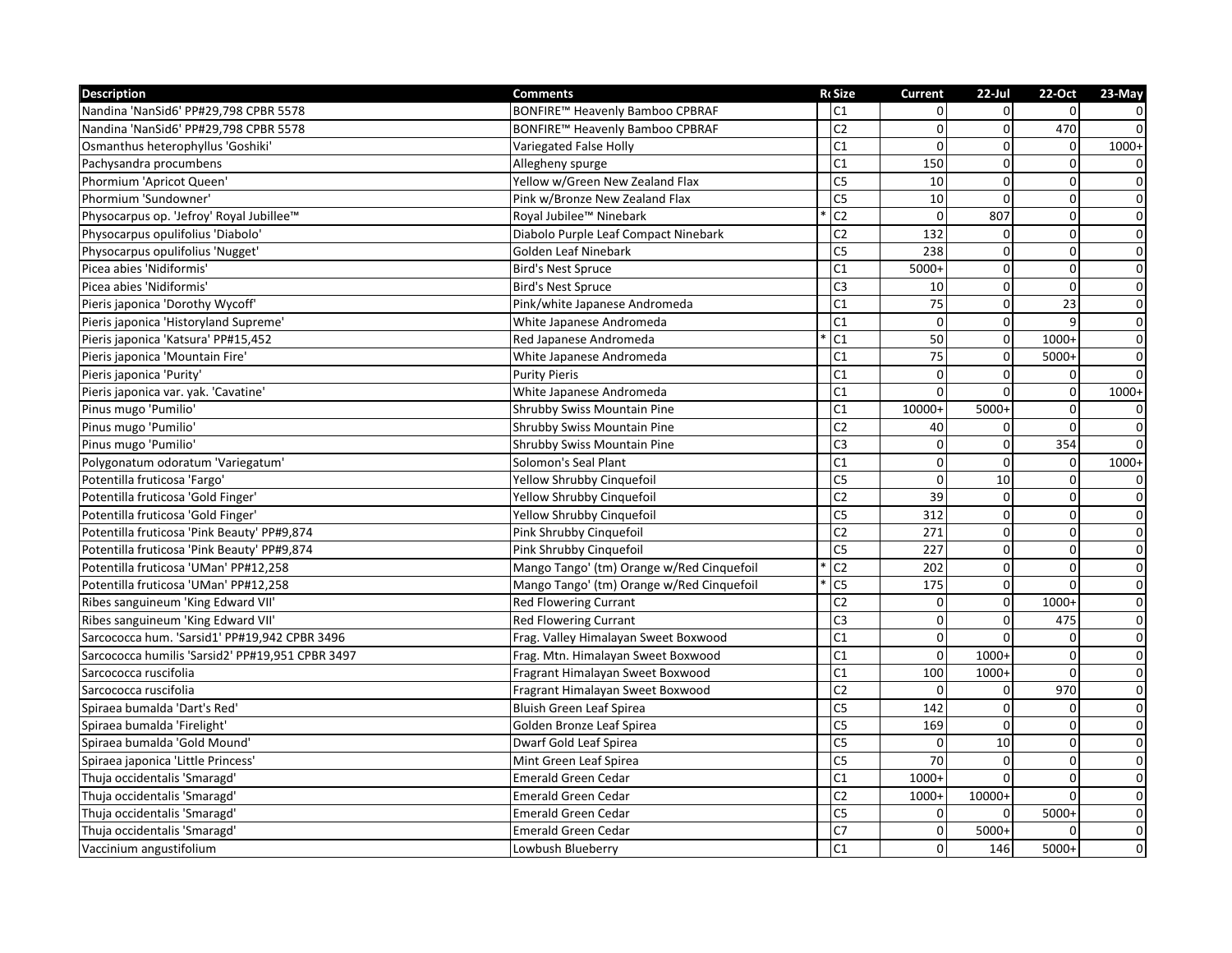| <b>Description</b>                          | <b>Comments</b>                             | <b>R</b> cSize | <b>Current</b>   | $22$ -Jul      | 22-Oct         | 23-May         |
|---------------------------------------------|---------------------------------------------|----------------|------------------|----------------|----------------|----------------|
| Vaccinium angustifolium 'Brunswick'         | Brunswick lowbush blueberry                 | C <sub>1</sub> | $1000+$          | $\Omega$       | $\Omega$       | 0              |
| Vaccinium angustifolium 'Burgundy'          | Burgundy lowbush blueberry                  | C1             | $1000+$          | $\Omega$       | 0              | $\mathsf 0$    |
| Vaccinium 'Bluecrop'                        | Mid Season N. Highbush Blueberry            | C1             | $\mathbf 0$      | $5000+$        | $\Omega$       | $\pmb{0}$      |
| Vaccinium 'Bluejay'                         | Early/Mid Season N. Highbush Blueberry      | C <sub>1</sub> | $\mathbf 0$      | 50             | 175            | $\overline{0}$ |
| Vaccinium 'Blueray'                         | Mid Season N. Highbush Blueberry            | C1             | $\mathbf 0$      | 130            | 390            | $\overline{0}$ |
| Vaccinium 'Chandler'                        | Mid/Late Season N. Highbush Blueberry       | C <sub>1</sub> | $\mathbf 0$      | $1000+$        | 607            | $\overline{0}$ |
| Vaccinium 'Chippewa'                        | Mid Season N. Half/Highbush Blueberry       | C <sub>1</sub> | $\mathbf 0$      | $1000+$        | $\Omega$       | $\pmb{0}$      |
| Vaccinium 'Duke'                            | Early Season N. Highbush Blueberry          | C <sub>1</sub> | $\mathbf 0$      | 1000+          | 680            | $\pmb{0}$      |
| Vaccinium 'Elliot'                          | Late Season N. Highbush Blueberry           | C1             | $\mathbf 0$      | $\overline{0}$ | 1000+          | $\overline{0}$ |
| Vaccinium 'Hardyblue'                       | Mid Season N. Highbush Blueberry            | C <sub>1</sub> | $\boldsymbol{0}$ | $\Omega$       | $\Omega$       | $\mathbf 0$    |
| Vaccinium hybrid 'Earliblue'                | Early Season N. Highbush Blueberry          | C <sub>1</sub> | $\mathbf 0$      | $\Omega$       | 674            | $\overline{0}$ |
| Vaccinium hybrid 'Northland'                | Mid Season N. Highbush Blueberry            | C <sub>1</sub> | $\mathbf 0$      | $\Omega$       | $1000+$        | $\overline{0}$ |
| Vaccinium hybrid 'O'Neal'                   | Early Season S. Highbush Blueberry          | C <sub>1</sub> | $\pmb{0}$        | $\mathbf 0$    | 712            | $\overline{0}$ |
| Vaccinium hybrid 'Sweetheart'               | Mid/Late Season S./N. Highbush Blueberry    | C <sub>1</sub> | $\pmb{0}$        | $\Omega$       | $1000+$        | $\overline{0}$ |
| Vaccinium 'Jersey'                          | Late Season N. Highbush Blueberry           | C <sub>1</sub> | $\mathbf 0$      | 950            | $\Omega$       | $\overline{0}$ |
| Vaccinium 'Legacy'                          | Mid/Late Season N. Highbush Blueberry       | C1             | $\mathbf 0$      | $\Omega$       | $\overline{0}$ | $\overline{0}$ |
| Vaccinium 'Mini Blues' PP#28,233            | Mid Season N. Highbush Blueberry            | C <sub>1</sub> | $\Omega$         | 954            | $\mathbf{0}$   | $\overline{0}$ |
| Vaccinium 'MNPINK1' PP#25.792 CPBRAF        | PINK POPCORN®                               | C <sub>3</sub> | 100              | $\Omega$       | $\Omega$       | $\pmb{0}$      |
| Vaccinium 'Nocturne' PP#24,832              | Late Mid Black Rabbityeye Blueberry         | C1             | $\Omega$         | 1000+          | $\mathbf{0}$   | $\overline{0}$ |
| Vaccinium 'Northblue'                       | Mid Season N. Half/Highbush Blueberry       | C <sub>1</sub> | 100              | $1000+$        | $\mathbf 0$    | $\overline{0}$ |
| Vaccinium 'Northcountry'                    | Mid Season N. Half/Highbush Blueberry       | C <sub>1</sub> | $\mathbf 0$      | $\Omega$       | $\Omega$       | $\pmb{0}$      |
| Vaccinium ovatum                            | Common Evergreen Huckleberry                | C <sub>1</sub> | $\mathbf 0$      | $\Omega$       | $\Omega$       | $\overline{0}$ |
| Vaccinium ovatum                            | Common Evergreen Huckleberry                | C <sub>2</sub> | $\mathbf 0$      | $\overline{0}$ | $1000+$        | $\pmb{0}$      |
| Vaccinium ovatum                            | Common Evergreen Huckleberry                | C <sub>3</sub> | $\boldsymbol{0}$ | 43             | $\Omega$       | $\pmb{0}$      |
| Vaccinium ovatum "VACSID1"                  | Scarlet Ovation (TM) EVG Huckleberry        | C <sub>1</sub> | $\mathbf 0$      | $\Omega$       | $1000+$        | $\overline{0}$ |
| Vaccinium ovatum "VACSID1"                  | Scarlet Ovation (TM) EVG Huckleberry        | C <sub>2</sub> | $\mathbf 0$      | $\Omega$       | 370            | $\overline{0}$ |
| Vaccinium parvifolium                       | Late Season Red Huckleberry                 | C <sub>1</sub> | $\Omega$         | $\Omega$       | $1000+$        | $\overline{0}$ |
| Vaccinium 'Patriot'                         | Early Season N. Highbush Blueberry          | C <sub>1</sub> | $\mathbf 0$      | $\mathbf{0}$   | $1000+$        | $\overline{0}$ |
| Vaccinium 'Pink Lemonade'                   | Late Season S. Highbush Blueberry           | C <sub>1</sub> | 150              | 679            | 421            | $\pmb{0}$      |
| Vaccinium 'Polaris'                         | Mid Season N. Half/Highbush Blueberry       | C <sub>1</sub> | 200              | $\overline{0}$ | $1000+$        | $\overline{0}$ |
| Vaccinium 'Razz'                            | Mid Season Rasp. Flav N. Highbush Blueberry | C <sub>1</sub> | $\Omega$         | $\Omega$       | $\Omega$       | $\pmb{0}$      |
| Vaccinium 'Spartan'                         | Early Season N. Highbush Blueberry          | C <sub>1</sub> | 150              | 368            | $\Omega$       | $\overline{0}$ |
| Vaccinium 'Sunshine Blue'                   | Mid Season S. Highbush Blueberry            | C1             | 200              | $1000+$        | $1000+$        | $\pmb{0}$      |
| Vaccinium 'Toro'                            | Early/Mid Season N. Highbush Blueberry      | C <sub>1</sub> | $\Omega$         | $\Omega$       | 745            | $\mathbf 0$    |
| Vaccinium 'VacBri1' PP#30,087 CPBRAF 5646   | CABERNET SPLASH™                            | C <sub>1</sub> | $1000+$          | $\mathbf{0}$   | $\mathbf 0$    | $1000+$        |
| Vaccinium 'VacBri1' PP#30,087 CPBRAF 5646   | CABERNET SPLASH™                            | C <sub>3</sub> | 224              | $\Omega$       | $\Omega$       | 0              |
| Vaccinium vitis-idaea 'Red Candy' PP#22,105 | Red Candy Lingonberry                       | C <sub>1</sub> | $\Omega$         | $\mathbf{0}$   | $1000+$        | $\overline{0}$ |
| Vinca minor 'Bowles'                        | <b>Blue Flowering Periwinkle</b>            | C1             | 100              | $\Omega$       | $\Omega$       | $\pmb{0}$      |
| Weigela florida 'Minuet'                    | Green Leaf Red Weigela                      | C <sub>5</sub> | 53               | $\Omega$       | $\mathbf 0$    | $\overline{0}$ |
| Weigela florida 'Red Prince'                | Green Leaf Red Weigela                      | $\overline{C}$ | 45               | $\Omega$       | $\mathbf 0$    | $\overline{0}$ |
| Weigela florida 'Tango'                     | Purple Leaf Red Weigela                     | C <sub>5</sub> | 26               | $\Omega$       | $\mathbf 0$    | $\pmb{0}$      |
| Xanthorhiza simplicissima                   | <b>Yellow Root</b>                          | C <sub>1</sub> | 100              | $\Omega$       | $\Omega$       | $\mathbf 0$    |
| Yucca 'Bright Star' PP#17,653               | Bright Star Yucca Gloriosa                  | C <sub>2</sub> | 50               | $\overline{0}$ | 410            | $\mathbf 0$    |